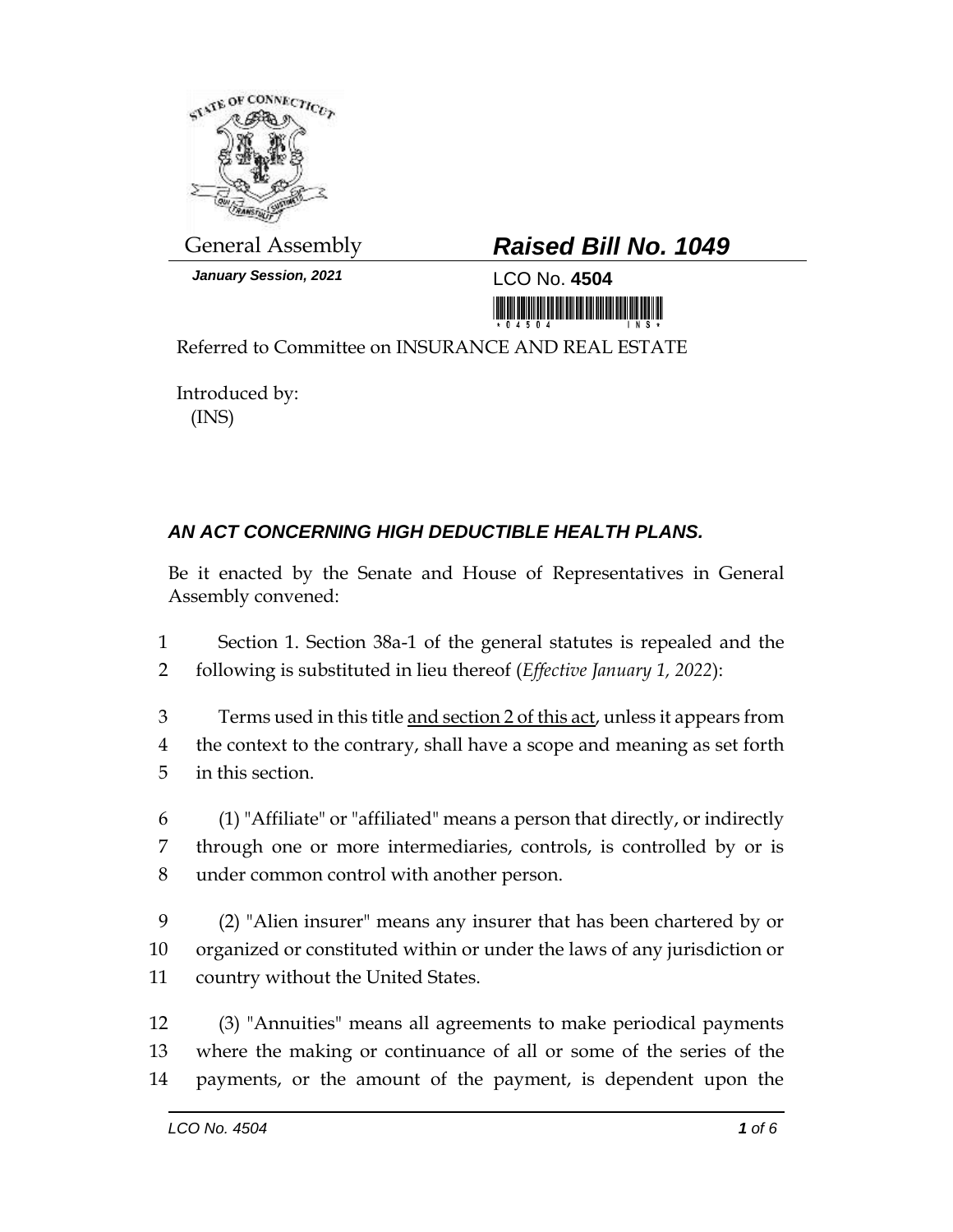continuance of human life or is for a specified term of years. This definition does not apply to payments made under a policy of life insurance.

(4) "Commissioner" means the Insurance Commissioner.

 (5) "Control", "controlled by" or "under common control with" means the possession, direct or indirect, of the power to direct or cause the direction of the management and policies of a person, whether through the ownership of voting securities, by contract other than a commercial contract for goods or nonmanagement services, or otherwise, unless the power is the result of an official position with the person.

 (6) "Domestic insurer" means any insurer that has been chartered by, incorporated, organized or constituted within or under the laws of this state.

 (7) "Domestic surplus lines insurer" means any domestic insurer that has been authorized by the commissioner to write surplus lines insurance.

 (8) "Foreign country" means any jurisdiction not in any state, district or territory of the United States.

 (9) "Foreign insurer" means any insurer that has been chartered by or organized or constituted within or under the laws of another state or a territory of the United States.

 (10) "Insolvency" or "insolvent" means, for any insurer, that it is unable to pay its obligations when they are due, or when its admitted assets do not exceed its liabilities plus the greater of: (A) Capital and surplus required by law for its organization and continued operation; or (B) the total par or stated value of its authorized and issued capital stock. For purposes of this subdivision "liabilities" shall include but not be limited to reserves required by statute or by regulations adopted by the commissioner in accordance with the provisions of chapter 54 or specific requirements imposed by the commissioner upon a subject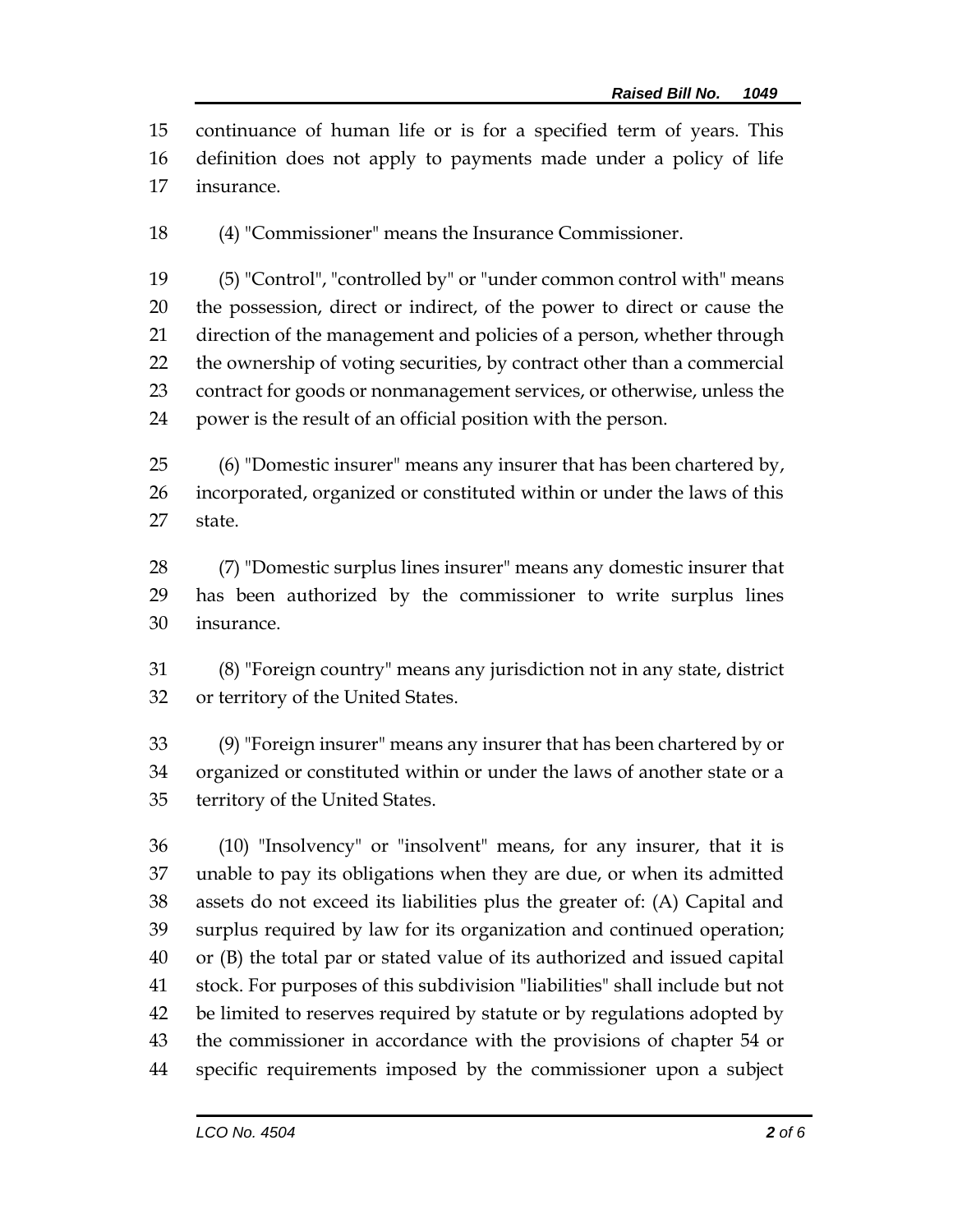company at the time of admission or subsequent thereto.

 (11) "Insurance" means any agreement to pay a sum of money, provide services or any other thing of value on the happening of a particular event or contingency or to provide indemnity for loss in respect to a specified subject by specified perils in return for a consideration. In any contract of insurance, an insured shall have an interest which is subject to a risk of loss through destruction or impairment of that interest, which risk is assumed by the insurer and such assumption shall be part of a general scheme to distribute losses among a large group of persons bearing similar risks in return for a ratable contribution or other consideration.

 (12) "Insurer" or "insurance company" includes any person or combination of persons doing any kind or form of insurance business other than a fraternal benefit society, and shall include a receiver of any insurer when the context reasonably permits.

 (13) "Insured" means a person to whom or for whose benefit an insurer makes a promise in an insurance policy. The term includes policyholders, subscribers, members and beneficiaries. This definition applies only to the provisions of this title and does not define the meaning of this word as used in insurance policies or certificates.

 (14) "Life insurance" means insurance on human lives and insurances pertaining to or connected with human life. The business of life insurance includes granting endowment benefits, granting additional benefits in the event of death by accident or accidental means, granting additional benefits in the event of the total and permanent disability of the insured, and providing optional methods of settlement of proceeds. Life insurance includes burial contracts to the extent provided by section 38a-464.

 (15) "Mutual insurer" means any insurer without capital stock, the managing directors or officers of which are elected by its members.

(16) "Person" means an individual, a corporation, a partnership, a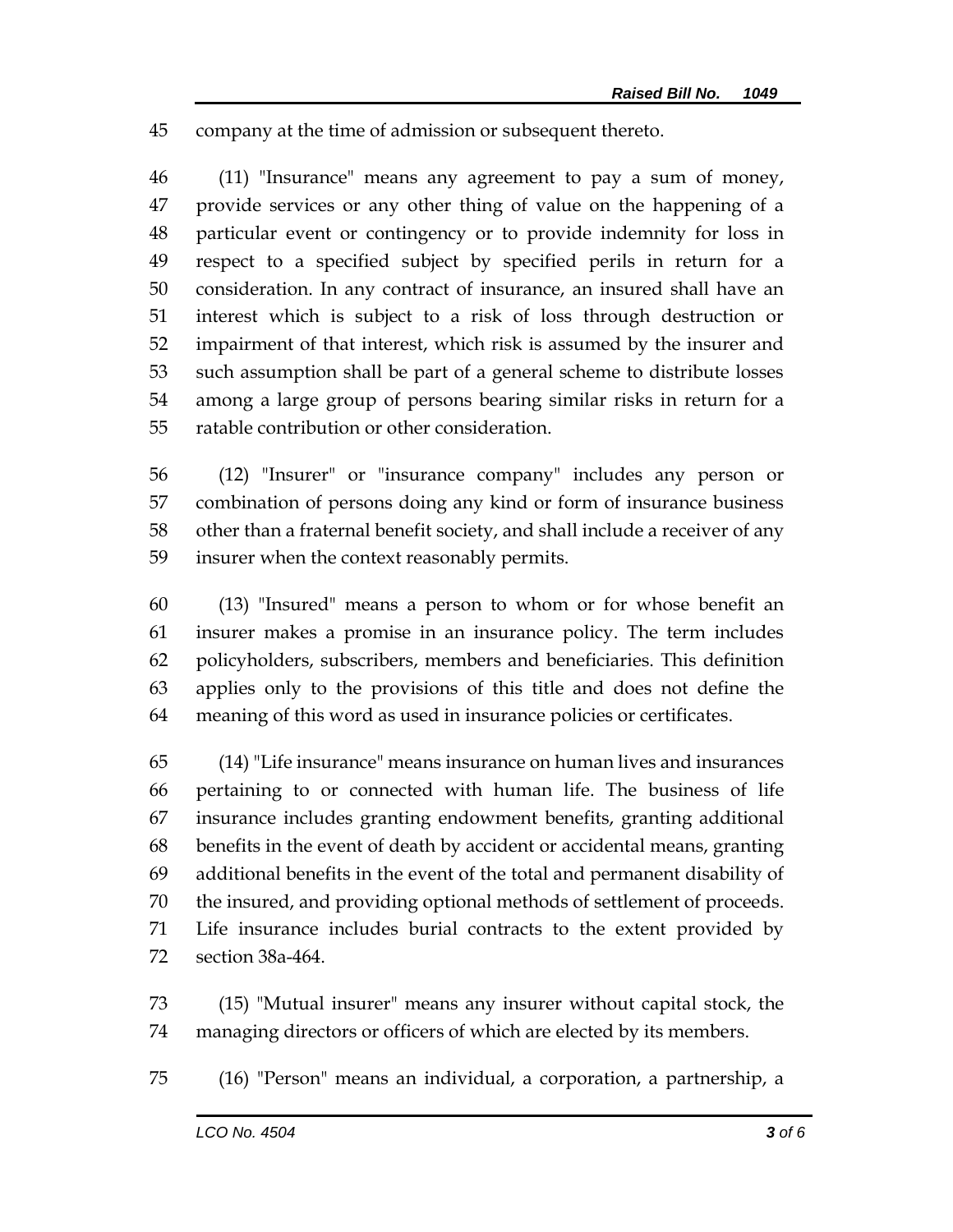limited liability company, an association, a joint stock company, a business trust, an unincorporated organization or other legal entity.

 (17) "Policy" means any document, including attached endorsements and riders, purporting to be an enforceable contract, which memorializes in writing some or all of the terms of an insurance contract.

(18) "State" means any state, district, or territory of the United States.

 (19) "Subsidiary" of a specified person means an affiliate controlled by the person directly, or indirectly through one or more intermediaries.

 (20) "Unauthorized insurer" or "nonadmitted insurer" means an insurer that has not been granted a certificate of authority by the commissioner to transact the business of insurance in this state or an insurer transacting business not authorized by a valid certificate.

 (21) "United States" means the United States of America, its territories and possessions, the Commonwealth of Puerto Rico and the District of Columbia.

 Sec. 2. (NEW) (*Effective January 1, 2022*) (a) For the purposes of this section:

 (1) "Health carrier" has the same meaning as provided in section 38a-1080 of the general statutes;

 (2) "High deductible health plan" has the same meaning as that term is used in subsection (f) of section 38a-493 of the general statutes and subsection (f) of section 38a-520 of the general statutes; and

 (3) "Qualified high deductible health plan" means a high deductible health plan that imposes an annual deductible that is not less than the minimum amount necessary for the high deductible health plan to qualify as a high deductible health plan, regardless of whether the high deductible health plan (A) is used to establish a medical savings account or an Archer MSA pursuant to Section 220 of the Internal Revenue Code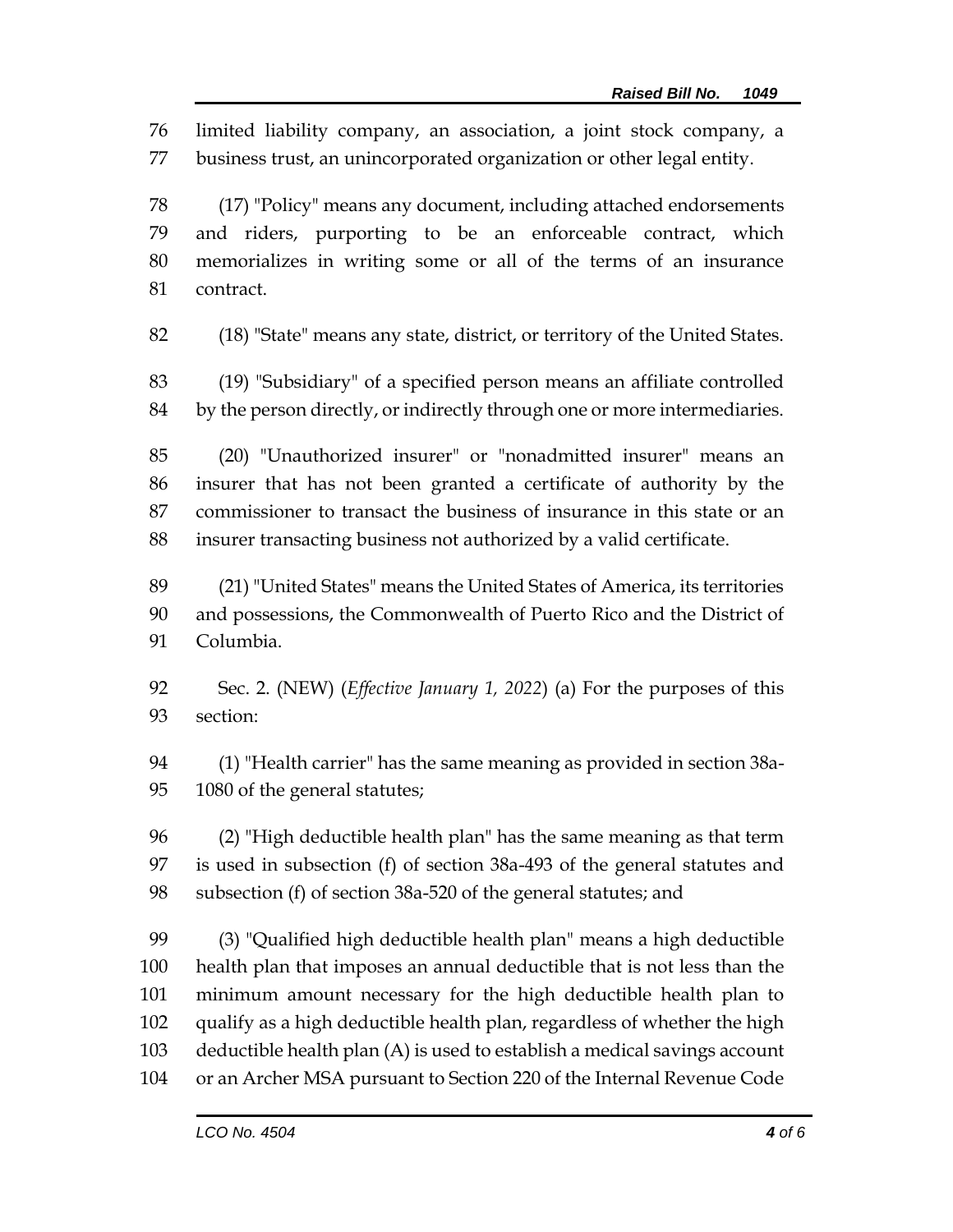of 1986, or any subsequent corresponding internal revenue code of the United States, as amended from time to time, or a health savings account pursuant to Section 223 of said Internal Revenue Code, as amended from time to time, or (B) caps annual out-of-pocket expenses in the amount specified by the Internal Revenue Service, or any successor agency, for high deductible health plans.

 (b) Notwithstanding any provision of the general statutes, each health carrier that delivers, issues for delivery, renews, amends or continues a qualified high deductible health plan in this state on or after January 1, 2022, shall apply the annual deductible for such qualified high deductible health plan on a calendar year basis.

 (c) The provisions of subsection (b) of this section shall apply to a qualified high deductible health plan to the maximum extent permitted by federal law, except if the qualified high deductible health plan is used to establish a medical savings account or an Archer MSA pursuant to Section 220 of the Internal Revenue Code of 1986, or any subsequent corresponding internal revenue code of the United States, as amended from time to time, or a health savings account pursuant to Section 223 of said Internal Revenue Code, as amended from time to time, the provisions of said subsection shall apply to the maximum extent that does not disqualify such account for the deductions allowed under said sections.

 (d) The commissioner may adopt regulations, in accordance with the provisions of chapter 54 of the general statutes, to implement the provisions of this section.

> This act shall take effect as follows and shall amend the following sections:

| Section 1 | January 1, 2022 | $38a-1$     |
|-----------|-----------------|-------------|
| Sec. 2    | January 1, 2022 | New section |